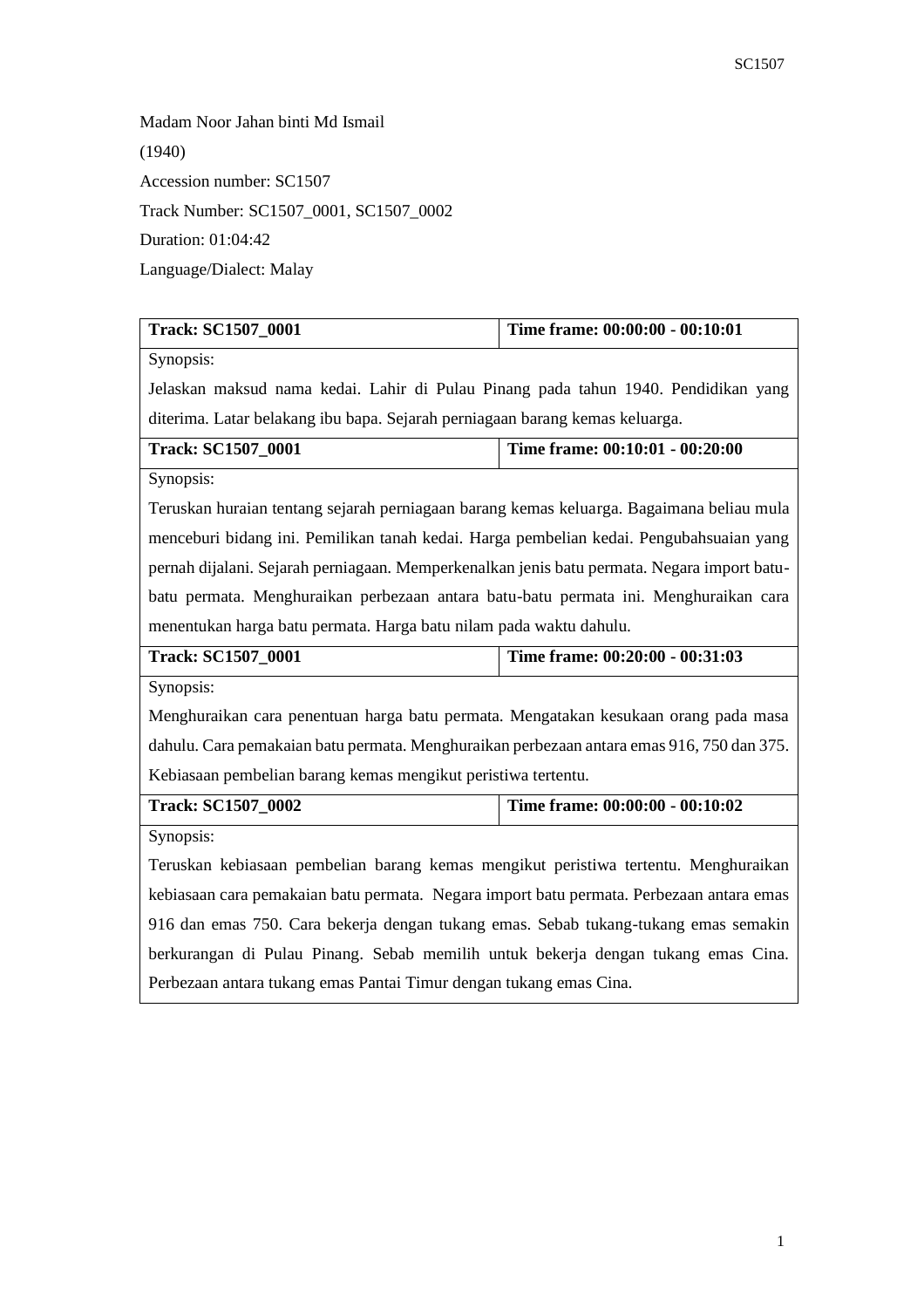| Track: SC1507_0002                                                                       | Time frame: 00:10:02 - 00:20:02 |  |
|------------------------------------------------------------------------------------------|---------------------------------|--|
| Synopsis:                                                                                |                                 |  |
| Jenis corak cincin. Upah tukang emas pada masa dahulu dan masa sekarang. Dari mana       |                                 |  |
| pelanggan berasal. Mengatakan penduduk George Town suka akan emas 750. Masa kemuncak     |                                 |  |
| orang membeli emas. Waktu operasi kedai pada waktu dahulu dan sekarang. Sebab            |                                 |  |
| menyelaraskan waktu operasi. Mengatakan bahawa ada orang yang membeli barang kemas       |                                 |  |
| untuk dijual di Mekah semasa musim haji pada waktu dahulu.                               |                                 |  |
| <b>Track: SC1507_0002</b>                                                                | Time frame: 00:20:02 - 00:33:39 |  |
| Synopsis:                                                                                |                                 |  |
| Mengatakan bahawa banyak orang yang berkunjung ke kedai pada waktu tengah hari.          |                                 |  |
| Perbezaan keadaan perniagaan sewaktu zaman duti bebas dan sekarang. Cara mendapatkan     |                                 |  |
| stok barang kemas dan kotak barang kemas. Jenis kotak barang kemas. Cara membezakan batu |                                 |  |
| permata tiruan dengan batu asli. Cara pemeliharaan barang-barang kemas di kedai. Sebab   |                                 |  |
| beliau mula menceburi bidang ini. Cara mengekalkan bisnes walaupun ekonomi merosot.      |                                 |  |
| Mengatakan bahawa persaingan banyak di George Town pada masa kini. Cara mengekalkan      |                                 |  |

bisnes.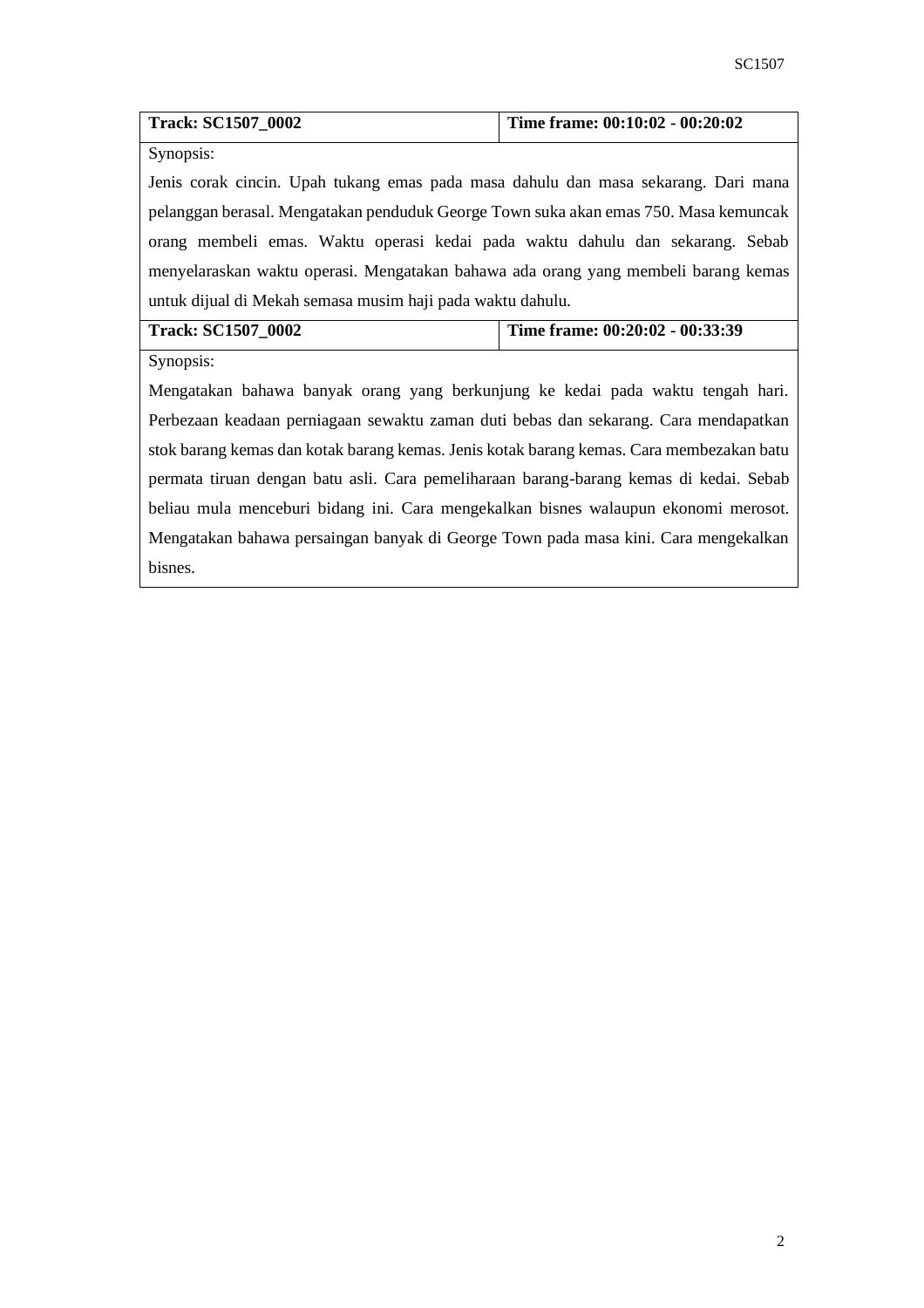Madam Noor Jahan binti Md Ismail (1940) Accession number: SC1507 Track Number: SC1507\_0001, SC1507\_0002 Duration: 01:04:42 Language/Dialect: Malay

| <b>Track: SC1507_0001</b>                                                                     | Time frame: 00:00:00 - 00:10:01 |  |
|-----------------------------------------------------------------------------------------------|---------------------------------|--|
| Synopsis:                                                                                     |                                 |  |
| Explained the name of her shop. Born in Penang in 1940. Education received. Parents'          |                                 |  |
| background. The history of her family's jewellery shop.                                       |                                 |  |
| <b>Track: SC1507_0001</b>                                                                     | Time frame: 00:10:01 - 00:20:00 |  |
| Synopsis:                                                                                     |                                 |  |
| Continued in describing the history of her family's jewellery shop. How she ventured into the |                                 |  |
| field. The land ownership of the shop. The purchasing price of the shop. Renovation done. The |                                 |  |
| business history. Introduced types of gemstones. Countries from where gemstones were          |                                 |  |
| imported. Described differences in the gemstones mentioned. Described the way of              |                                 |  |
| determining gemstone prices. The price of sapphire in the past.                               |                                 |  |
| <b>Track: SC1507_0001</b>                                                                     | Time frame: 00:20:00 - 00:31:03 |  |
| Synopsis:                                                                                     |                                 |  |
| Described the way of determining gemstone prices. Mentioned people's preference in the past.  |                                 |  |
| Ways to wear gemstones. Described differences between 916, 750 and 375 gold. Jewellery        |                                 |  |
| purchasing habits based on occasions.                                                         |                                 |  |
| <b>Track: SC1507_0002</b>                                                                     | Time frame: 00:00:00 - 00:10:02 |  |
| Synopsis:                                                                                     |                                 |  |
| Continued with jewellery purchasing habits based on occasions. Described usual ways of        |                                 |  |
| wearing gemstones. Countries from where gemstones were imported. Differences between 916      |                                 |  |
| and 750 gold. Way of working with the goldsmiths. The reason of deceased number of            |                                 |  |
| goldsmiths in Penang. The reason of opting for Chinese goldsmiths. Difference between the     |                                 |  |
| Chinese goldsmiths and the East Coast goldsmiths.                                             |                                 |  |